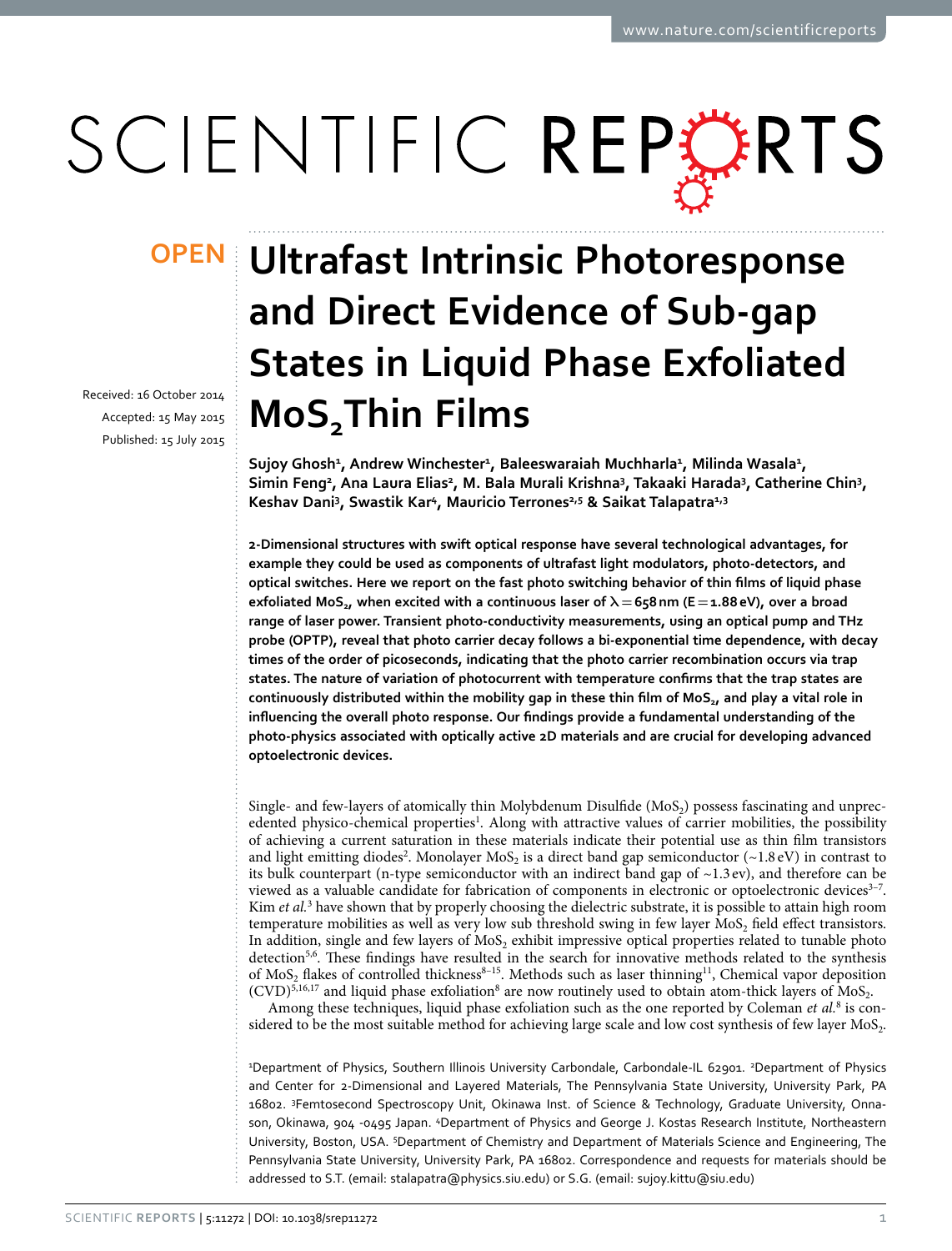Since these materials are directly exfoliated in suspensions, they can be used as inks and can be used to cast thin films on a variety of substrates without any additional processing or transferring. In this letter we demonstrate that thin films of such liquid phase exfoliated  $MoS<sub>2</sub>$  (see Methods for exfoliation details) can be used as photo-detectors with ultrafast photo-carrier generation and recombination times. These detectors can offer responsivity values of  $\sim 10^{-4}$  AW<sup>-1</sup>, higher than the responsivity values reported for CVD grown  $WS_2$  flakes<sup>[16](#page-7-1)[,17](#page-7-2)</sup>. Optical pump and Terahertz probe (OPTP) measurements indicate that the decay in the conductivity of the photo carriers closely follows a bi-exponential time dependence with a fast decay component  $\tau_1 \sim 5$  ps and a slower component  $\tau_2 \sim 110$  ps. The slower decay component is a manifestation of electron-hole recombination in trap states (recombination centers) present between the valence band and the conduction band. We predict that these trap states are continuously distributed throughout the mobility gap of the photo-detector device. This prediction is made on the basis of photocurrent (I<sub>ph</sub>) measurements performed at low light power levels  $(20 \mu W < P < 570 \mu W$ ,  $\lambda = 633 \text{ nm}$ ), which show that I<sub>ph</sub> increases as a fractional power of light intensity over a broad range of temperature, a signature of continuous distribution of trap states<sup>[18](#page-7-3)</sup>. In order to understand the role of these trap states in controlling the photocurrent behavior, temperature dependence of  $I_{ph}$  at a low light power of ~570 µ W  $(\lambda = 633 \text{ nm})$  was measured. We observed that I<sub>ph</sub> increased with decreasing temperature (from 330 K to 280 K) and reaches a maximum value at  $T = T_m^2 \sim 80$  K. Thereafter I<sub>ph</sub> decreases with further decrease in temperature, becoming greater than the dark current at  $\sim$ 120 K, and finally becomes temperature independent below 50 K. Such behavior is explained on the basis of the availability of trap states (acting as recombination centers) with the variation of temperature, and aligns well with established models of photo-carrier recombination processes in disordered semiconductors.

In [Fig. 1](#page-2-0) spectroscopy and microscopy characterization of the exfoliated  $\text{Mo}_2$  flakes are presented . A few droplets of the exfoliated MoS<sub>2</sub> dispersion [\(Fig. 1a](#page-2-0)) were deposited and dried on SiO<sub>2</sub> and analyzed by Raman spectroscopy. Raman measurements using the 514 nm laser excitation line (Renishaw Raman Spectrometer; [Fig. 1b](#page-2-0)) were collected from several positions of the deposited film. A detailed analysis performed on the collected Raman measurements from the film and comparing it with on the available literature indicates that the exfoliated  $\mathrm{Mo}_{2}$  flakes contain more than 4 layers (see supplementary information).

In Fig. 1c, we show the Tauc analysis of the UV-Vis spectra obtained from the  $MoS<sub>2</sub>$  dispersions (details are provided in the supplementary section), which indicate that the dispersions possess an optical gap of ~1.74 eV. High Resolution Transmission Electron Microscopy (HRTEM) images of typical flakes are depicted in [Fig. 1d–h](#page-2-0). HRTEM images of the edges of some of these flakes ([Fig. 1g,h\)](#page-2-0) reveal the presence of multiple layers. These flakes were deposited on inter-digitated platinum electrodes (with a separation of 5  $\mu$ m between two electrodes-see supplementary information for details of electrodes used.) on borosilicate glass substrates in order to form a thin film photo-detector. The  $MoS<sub>2</sub>$  thin films deposited on the electrodes were then annealed at  $\sim$ 150 °C for 2 hours (in an argon flow of 500 sccm) in order to improve the contact resistance between the  $MoS<sub>2</sub>$  flakes and the electrodes. Finally, the electrodes were mounted inside a close cycle Helium cryostat (Janis Model # SHI- 4-1) with optical windows and pumped to high vacuum (~10<sup>-5</sup> Torr) before performing the photoconduction measurements.

Room temperature current vs. voltage (IV) measurements without and with laser illumination was performed (using a Keithley Source meter 2400 Series) in order to investigate the nature of photoconduction in the device. A Coherent Cube solid-state laser system with a wavelength  $\lambda = 658$  nm (E = 1.88 eV), 60 mW maximum power output and with a circular spot size of 3 mm diameter was used to illuminate the samples. The results of room temperature photoresponse investigation on these films are presented in [Fig. 2a](#page-3-0). The linear IV response with light off and light on under forward and reverse bias conditions and the absence of any zero-bias photocurrent in our devices (see supplementary information) indicate little or no photovoltaic contribution due to barrier effects occurring at the contacts, and thus the photoconduction is attributed to the photo carrier generation within the bulk portion of the  $\text{Mo}_2$  film. In order to investigate the photo switching behavior of the device at different light intensities, a 2 V DC bias was applied across the two terminals of the device and the corresponding current passing through the device without laser illumination (dark current;  $I_{dark}$ ) and with laser illumination (current under illumination; I<sub>ill</sub>) was recorded. Laser illumination of the device was switched ON and OFF in roughly 1000 ms intervals with varying laser output power from 0.67 mW to 60 mW. This data is presented in [Fig. 2b.](#page-3-0) Fast photo switching of the detector on the order of ≤ 100 ms was observed, and it is of the similar order as previously reported in the case of single-layer  $MoS_2$  phototransistors<sup>[5](#page-6-3)</sup>. In order to determine the intrinsic photo-carrier recombination times, instantaneous transient THz conductivity in exfoliated  $\text{Mo}_{2}$  films was measured using OPTP, described in detail later.

Along with the fast photo switching of these thin film photodetectors, a non-linear dependence of light intensity on  $I_{ill}$  was observed. We found that the photocurrent  $(I_{ph} = I_{ill} - I_{dark})$  follows a power dependence following  $I_{ph} \sim P^{\gamma}$ , where P is laser intensity with  $\gamma = 0.66$  [\(Fig. 2c\)](#page-3-0). This behavior is different for simple crystals which typically possess  $\gamma = 0.5$ , corresponding to bimolecular processes, or  $\gamma = 1$ , corresponding to monomolecular processes. The monomolecular and bimolecular recombination processes are the two extreme cases observed in simple crystalline semiconducting systems with few trap states. We would like to note that several processes could lead to nonlinear power dependence of photocurrent. For example, photo-gating artifacts, thermoelectric effects, trapping by mid-gap states etc. comprise such processes. Our detailed investigations (described later in the manuscript) related to the variation of the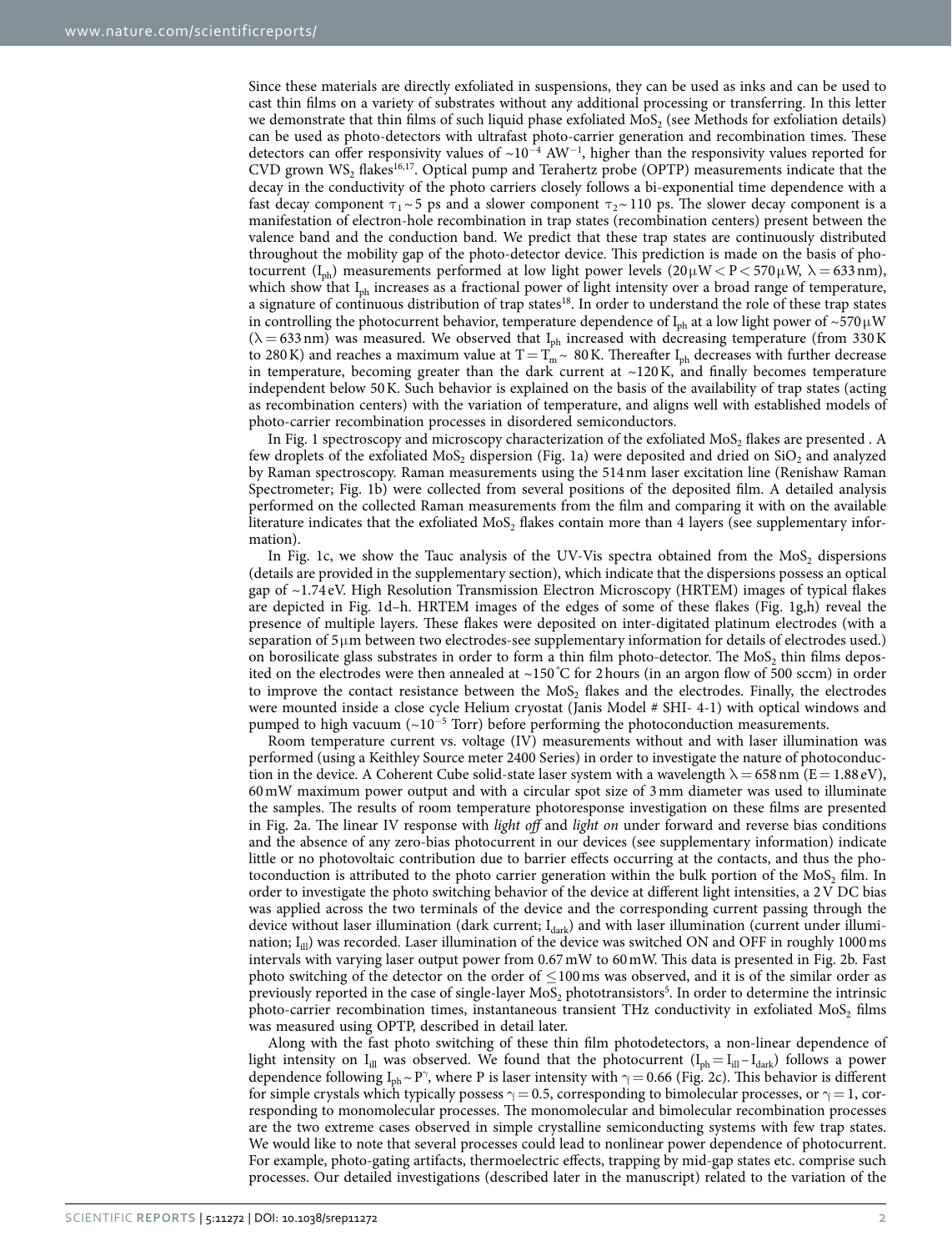

<span id="page-2-0"></span>**Figure 1. Synthesis and characterization of liquid phase exfoliated MoS<sup>2</sup> .** (**a**) Digital image of exfoliated MoS<sup>2</sup> dispersion in IPA. (**b**) Raman spectra measured from the samples. (**c**) Tauc plot extracted from the UV-Vis spectrum of the exfoliated samples. (**d**) (**e**) & (**f**) TEM images of typical flakes. (**g)** & (**h)** shows the HRTEM images of exfoliated flakes showing few layers as well as a highly crystalline structure.

power exponent with temperature as well as the comparative behavior of dependence of dark current and photocurrent with temperature strongly suggests that the photoconduction phenomenon in our films are similar to those obtained in the case of disordered semiconductor. Nevertheless, in order to verify that photo gating effects are not contributing to any photocurrent in our devices we have measured photocurrent by impinging the laser spot on the substrate in close proximity of the electrodes covered with  $MoS<sub>2</sub>$ film. The device was then slowly moved under the laser illumination, such that the laser spot traversed from one end of the bare substrate over the device to the other end of the bare substrate (please refer to supplementary figure S8). The current response from the device was measured throughout this process. We found that an increase in current was only observed when the laser spot was on the sample, indicating that absorption of light in the substrate or by charges that reside near the device does not cause any changes in the photocurrent. Further, we have also noted that the photocurrent decay are fast, without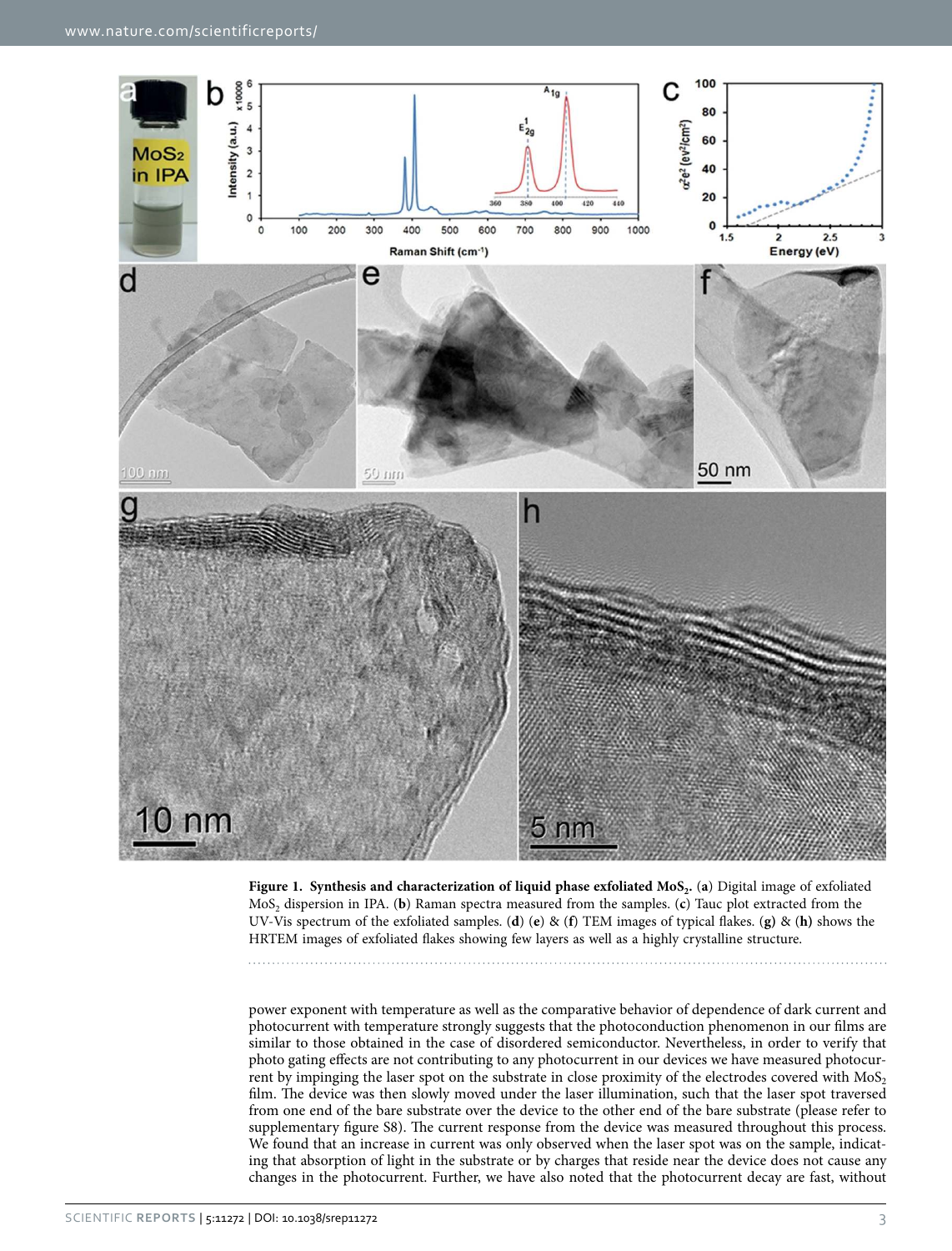

<span id="page-3-0"></span>

any prolonged photocurrent decay tail (which arises if significant thermal effects are present), which suggests that contributions from thermoelectric effects are perhaps negligible. These observations leads us to believe that the fractional power dependence of photocurrent with laser intensity seen is indicative of the presence of a large number of trap states within these films[18](#page-7-3) (as explained in detail later).

We have also evaluated the responsitivity and external quantum efficiency of these samples at different laser powers. Responsivity is defined as  $\mathscr{R} = I_{ph}/P_{light}$  (where  $P_{light}$  is the power of the incident light)<sup>[5](#page-6-3)</sup>, and is an important performance parameter of any photo detector. [Figure 2d](#page-3-0) shows the responsivity of the exfoliated  $\text{Mo}_2$  films measured at different laser power with an applied bias of 2V. The responsivity at the lowest power (0.67 mW) was found to be ~50 $\mu$ AW<sup>-1</sup> with a corresponding external efficiency of ~10<sup>−</sup><sup>2</sup>%. This low external quantum efficiency is due to the highly disordered nature of the film. By increasing the applied bias to  $20V$  and the laser excitation power to  $60 \text{ mW}$ , a responsivity of R ~ 0.1 mAW<sup>−</sup><sup>1</sup> can be obtained (supplementary information). However this is significantly lower than the reported values for single- and few-layered  $\mathrm{MoS}_{2}$  FET devices<sup>[5](#page-6-3)[,6](#page-6-4)</sup>, but is considerably higher than mul-tilayer WS<sub>2</sub> based devices<sup>[16](#page-7-1)</sup>. Further, these  $\Re$  values are also similar to the values obtained on exfoliated  $MoS<sub>2</sub>/ITO$  junction photodetectors<sup>[17](#page-7-2)</sup>.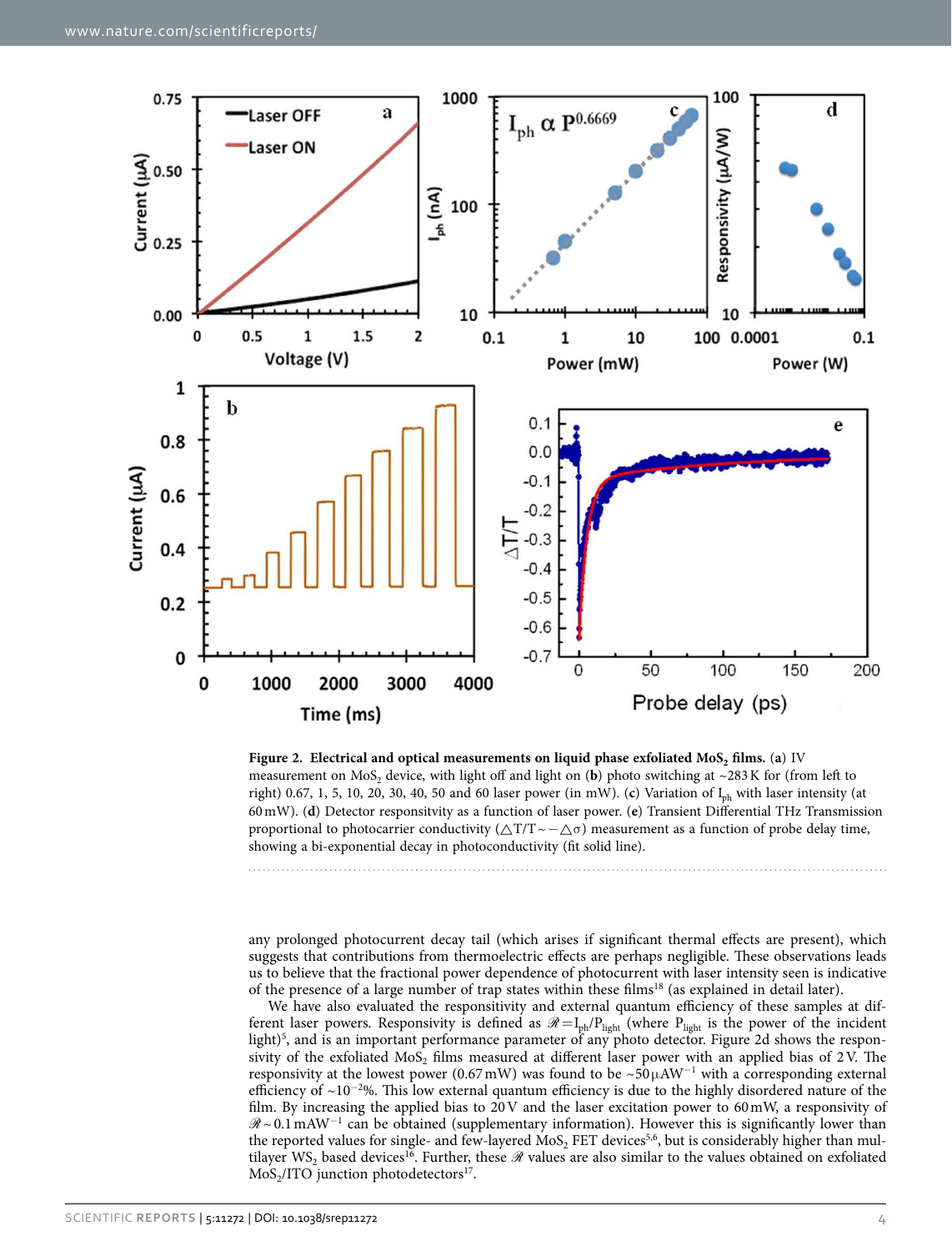As mentioned earlier, the fractional light intensity dependence of the photocurrent is due to the presence of trap states in the exfoliated  $MoS<sub>2</sub>$  film. We provide further evidence of the presence of these trap states by measuring the photo carrier decay dynamics using OPTP. For this purpose, a  $\sim$  70 femtosecond, 400 nm, 1kHz pump pulse with a fluence of 0.8 mJ/cm^2 was used to photo excite electron and hole pairs in  $\sim$ 2.5 mm diameter spot in these films. A sub-picosecond THz probe pulse, derived from the same laser system, was generated using optical rectification in a ZnTe nonlinear crystal (see supplementary information for schematic of the measurement setup). The instantaneous transient THz conductivity of the photo-carriers ( $\wedge \sigma$ ) was measured by recording the change in transmission of the peak of the THz pulse ( $\triangle T/T$ ) as a function of pump probe delay. In general, for thin films,  $\triangle \sigma \sim -\triangle T/$ T [19](#page-7-4). Thus, the generation of mobile photo-carriers results in a decrease in transmission of the THz peak, i.e. a negative OPTP signal, which eventually recovers to zero as the carriers lose mobility due to trapping or recombination.

In our measurements, carriers were measured as a function of the pump probe delay. We found that the decay in conductivity of the photo-carriers follows a bi-exponential time dependence with a fast decay component  $\tau_1 \sim 5 \text{ ps}$ , and a slower decay component  $\tau_2 \sim 110 \text{ ps}$ , indicating the presence of multiple relaxation processes [\(Fig. 2e\)](#page-3-0). The time scales observed in our samples are similar to those found in the case of photo excited carrier relaxation times of mechanically cleaved single and few layers of  $M$ oS<sub>2</sub> crystals, where the fast initial decay time  $\tau_1$  ( $\sim$ few ps) is a signature of photo carriers being trapped by trap states<sup>[20](#page-7-5)</sup> and the longer decay time  $\tau_2$  (~few hundreds of ps) is manifestation of photo carrier recombination. The dynamics of the photo carriers, which ultimately determines the performance of these materials in developing optical devices with ultrafast response times, depends on the distribution and nature of these trap states in the forbidden zone. The presence of sub-gap trap states are often found in thin films of exfoliated 2-D materials, for example reduced Graphene Oxide (rGO) films where the transport mechanism is mediated through a Mott-type variable-range hopping across sub-gap energy values<sup>[21](#page-7-6)</sup>. Since few-layered  $MoS_2$  is a material of high importance in the next-generation of optoelectronic devices, understanding the nature of these sub-gap states is of vital importance from fundamental as well as applied perspectives. An understanding of the distribution of trap states as well as the availability of trap states in the photo conduction process is therefore necessary, and this can be determined by systematically monitoring the temperature dependence of the power exponent  $\gamma^{22}$  $\gamma^{22}$  $\gamma^{22}$  and by studying the temperature dependence of  $I_{ph}$  at fixed low light intensities<sup>[23](#page-7-8)</sup>.

In order to understand the distribution of the trap states in the  $\mathrm{Mo}_{2}$  photo detectors, we have performed measurements of I<sub>ph</sub> at very low light intensities and at different temperatures. For this purpose a Uniphase Helium Neon Gas Laser ( $\lambda = 633$  nm,  $E = 1.95$  eV) with a maximum power output of 1mw was used. The results are depicted in [Fig. 3](#page-5-0). First, we confirmed the photo response of the device by applying a DC bias of 500 mV under a laser illumination power of  $575 \mu W$  at various temperatures. The photo response under such conditions is presented in [Fig. 3a](#page-5-0). The dependence of  $I_{ph}$  on the laser power P  $(20 \,\mu W < P < 575 \,\mu W)$  again showed fractional power dependence of the form  $I_{ph} \sim P^{\gamma}$  [\(Fig. 3b\)](#page-5-0) with 0.5  $\langle \gamma \langle 1.0 \rangle$  over a broad range of temperatures. A similar dependence of photocurrent is typically observed in a wide variety of disordered semiconductors and can be explained by the existence of a large number of trap states between the valence and conduction bands<sup>[18](#page-7-3),[23](#page-7-8)</sup>. The disordered nature of the film therefore should give rise to a large number of localized trap states in the mobility gap. These trap states, which lie between the conduction band and the steady state Fermi level for electrons ((SSFL)n), do not take part in the recombination process since electrons falling into these states are rapidly re-excited thermally into the conduction band. A similar reasoning is also applied to trap states which lie between the valence band and steady state Fermi level for holes ((SSFL)p). However, the states lying between the SSFLs are responsible for recombination of electrons or holes. These states are designated as recombination centers; the free charge carriers falling into these states will generally recombine and will not contribute to the conduction. Under these assumptions, once the excitation is increased (for example by increasing the laser intensity), the number of free carriers increase and the two steady-state Fermi levels move apart toward their respective band edges, increasing the number of recombination centers (a phenomenon also known as electronic doping)<sup>[24](#page-7-9)</sup>. The increase in the number of recombination centers reduces the lifetimes of the free carriers, thereby causing a sub-linear dependence of photocurrent on the incident light intensity values, which is what has been observed in our measurements. A simple schematic showing this process is represented in [Fig. 3d](#page-5-0).

Furthermore, the nature of the distribution of the trap states could be determined from the temperature dependence of  $\gamma$ . In particular, Haynes *et al.* have shown<sup>[25](#page-7-10)</sup> that it is possible to predict the distribution of the localized states by monitoring the value and temperature dependence of  $\gamma$  at low laser powers. For example, it is noted that a temperature dependence of the form  $\gamma = T_c/(T + T_c)$ , where  $T_c$ is a characteristic temperature, indicates that the trap states are perhaps distributed exponentially. Our measurements indicate values of  $\gamma$  ranging between 0.5 and 1.0, over a wide range of temperature (30 K  $\tau$  < T < 220 K), and follow a similar temperature dependence when  $T_c \approx 300 \text{ K}$  (see Fig. 3c). In general the dependence of  $\gamma$  on temperature, as seen in our measurement, is strongly associated with a continuous distribution of trap states of the form ~exp(– $\Delta E/KT$ ) below the conduction band, where  $\Delta E$  is the energy separation measured from the bottom of the conduction band<sup>[18](#page-7-3)</sup>. Therefore, we can confirm that in few-layered  $\text{MoS}_2$  thin film photo detectors, the trap states are continuously distributed.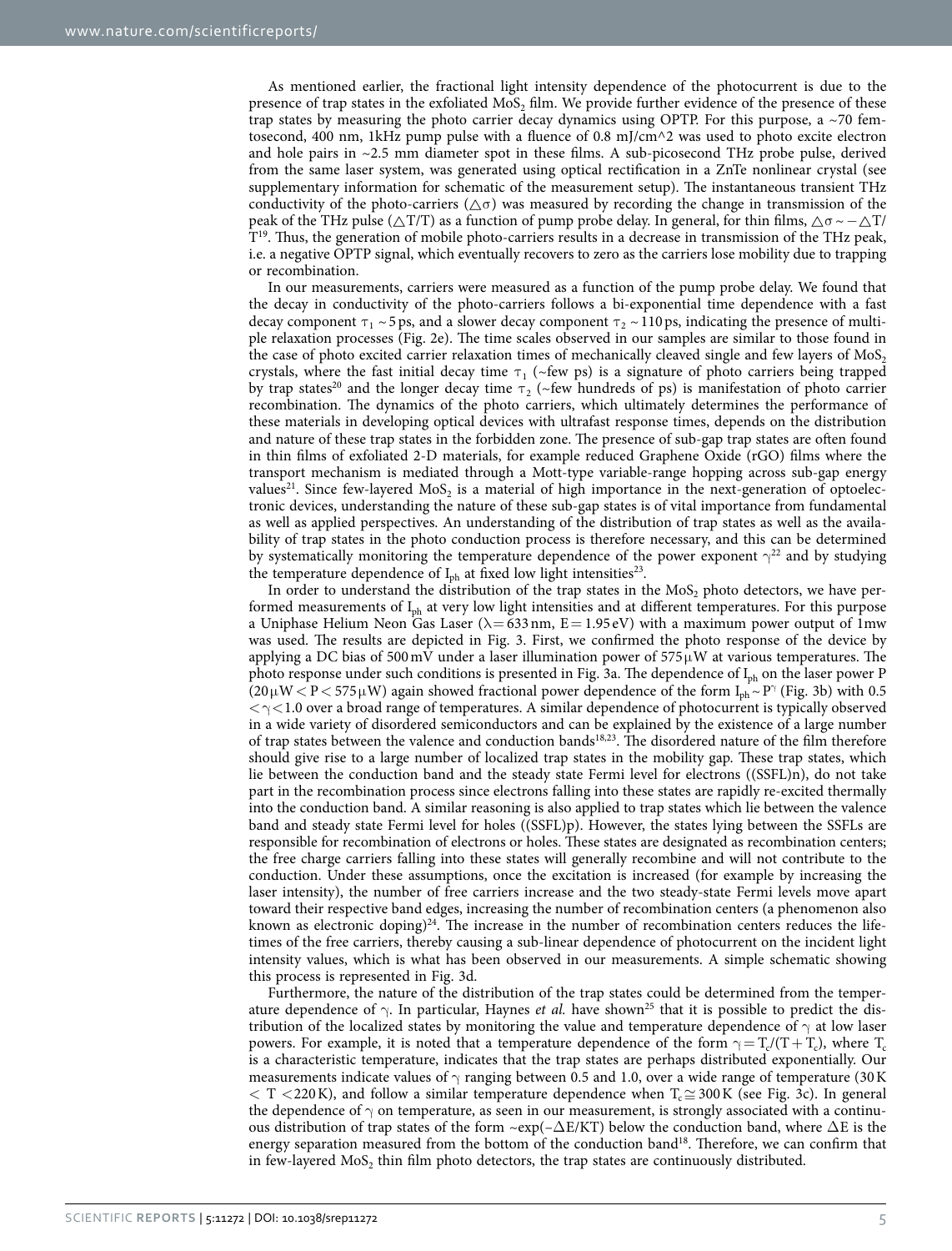

<span id="page-5-0"></span>**Figure 3. Temperature dependence of optical properties of liquid phase exfoliated MoS<sup>2</sup> films.** (**a**) The photo response of the device measured (applied voltage 1 V,  $\lambda = 633$  nm, P = 575  $\mu$ W) at several temperatures is presented. (**b**) Dependence of photocurrent with respect to low light intensity on the same device (applied voltage 0.5 V,  $\lambda = 633 \text{ nm}$ ) (**c**) Temperature dependence of power exponent  $\gamma$  under low light condition. (**d**) Schematic representation of the movement of Steady State Fermi Levels with increases light intensity.



<span id="page-5-1"></span>**Figure 4. Temperature dependence of photocurrent.** Temperature dependence of photocurrent and dark current as seen in thin film  $Mo_{2}$  photo-detectors. A maximum of photocurrent at high temperatures (inset) as well as higher value of photocurrent compared to dark current at lower temperatures.

In order to understand how the trap states control the photocurrent of these devices over a wide range of temperature, we have measured the dependence of  $I_{ph}$  with temperature (25 K < T < 320 K) by applying a DC bias of 500 mV, under a constant illumination ( $\lambda = 633$  nm,  $E = 1.95$  eV) at 575 µW. The data is presented in [Fig. 4,](#page-5-1) where  $ln(I_{ph})$  is plotted as a function of 1/T and it is compared with the value of  $I_{\text{dark}}$ . Several interesting features of  $I_{\text{ph}}$  can be seen from this measurement. Firstly, depending on the measurement temperatures, two distinct regions for  $I_{ph}$  can be identified: Region I (T < 120 K; where  $I_{ph}$ )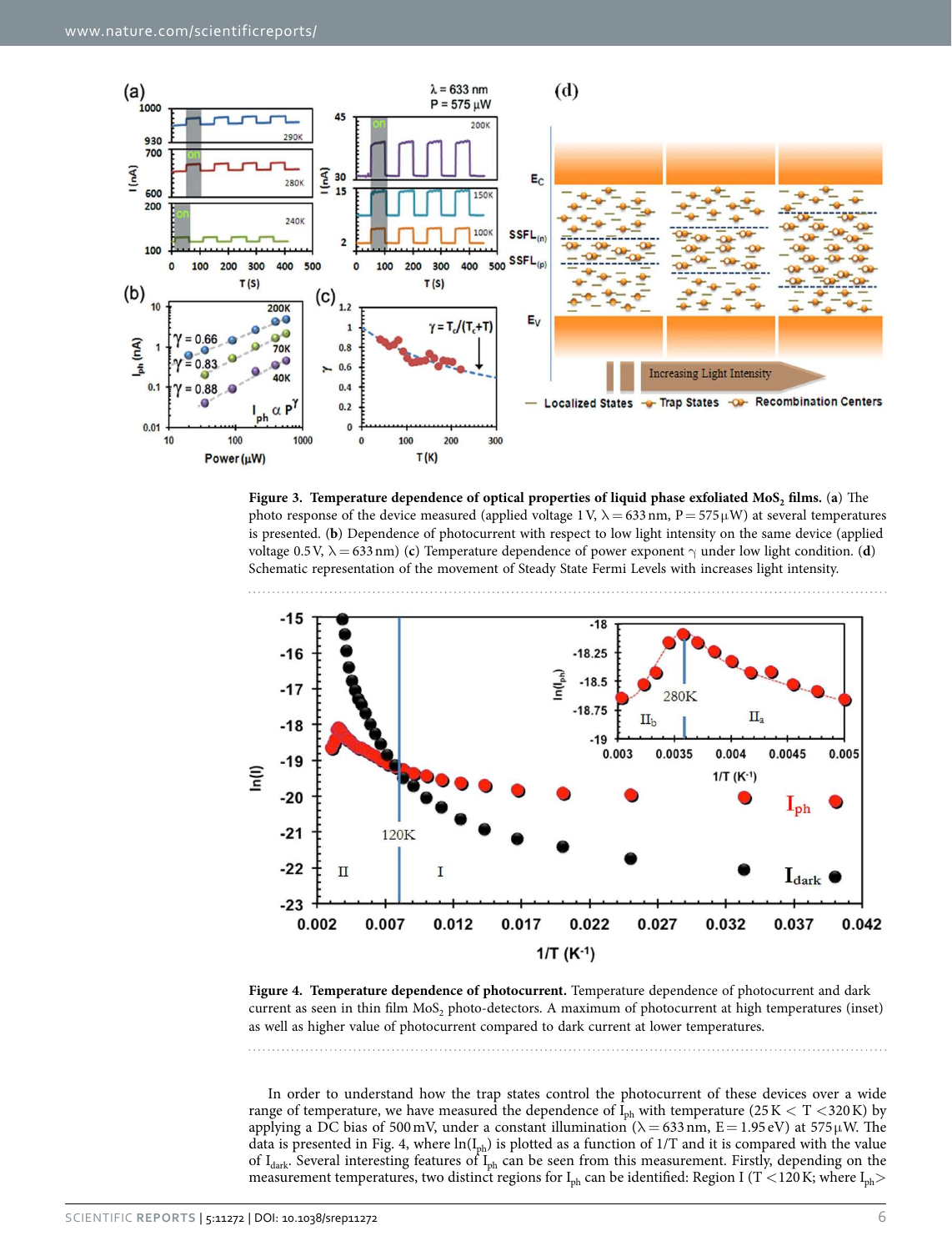$I_{\text{dark}}$ ) and Region II (T > 120 K; where  $I_{\text{ph}} < I_{\text{dark}}$ ). Secondly, at low temperatures (T < 50 K),  $I_{\text{ph}}$  is constant and thirdly, in Region II (T > 120 K),  $I_{ph}$  shows a maxima at T = T<sub>max</sub> ~ 280 K.

These behaviors can be understood by considering the position of the SSFLs as described under the model proposed by Rose<sup>[18](#page-7-3)</sup>. At low temperatures (Region I,  $T < 120 K$ ) the SSFL's are closer to each other (away from their respective band edges). Under these conditions, in our system, the number of photo-generated carriers  $(N_{ph})$  is significantly greater than the number of trap states acting as recombination centers (N<sub>rc</sub>). This leads to the condition where  $I_{ph} > I_{dark}$ . At sufficiently low temperatures  $(T \le 50 \text{ K})$ , a constant I<sub>ph</sub> is also observed, indicating that a constant photo carrier density is reached in these photo detectors. As the temperature increases, the two SSFL's move apart toward their respective band edges, thus increasing the number of recombination centers. Under these conditions,  $N_{rc} >> N_{ph}$ and thus higher recombination of the generated photo carriers occur, resulting in  $I_{ph}$  becoming  $I_{dark}$ (as seen in region II (T  $\geq$  120 K)). Further in this region, I<sub>ph</sub> shows a maxima at T = T<sub>max</sub> ~ 280 K (Inset [Fig. 4](#page-5-1)). In the past, it has been shown for several photoactive disordered semiconductors that although the photo current on both sides of  $T_{\text{max}}$  is carried through extended states, as the temperature increases (for  $T > T<sub>max</sub>$ ) the number of thermally generated carriers also increase<sup>[26](#page-7-11)</sup>. This in turn increases the dark current and results in the decrease of  $I_{ph}$  once  $T_{max}$  is reached.

In conclusion we have shown that films of few-layered liquid phase exfoliated  $\mathrm{Mo}_{2}$  are suitable candidates for fabricating fast response photo detectors. Detailed photocurrent measurements as a function of temperature show that these films contain extended trap states, which mainly arise due to the disorder caused by the random orientation of the stacked layers of the exfoliated flakes. This results in a faster recombination of the charge carriers, but also reduces the responsivity of these materials when compared to several recently studied mechanically exfoliated and Chemical Vapor Transport grown 2D layered chalcogenides<sup>27-35</sup>. However, we have also shown that under certain conditions, responsivities higher than few layer CVD grown WS<sub>2</sub> photo detectors is possible, but overall improvements in responsivity by further tuning the exfoliation process could be reached in the future. A table (supplementary information) detailing the responsivity of several single and few layer Chalcogenides is also presented for comparison. One important aspect of these findings is directly related to the fabrication of low-cost photo-detectors or electrode materials for low-loss solar power conversion. In order to optimize the performances of such devices, a clear understanding of the photo carrier dynamic and the role of sub gap states present in these materials is essential. We believe that the experimental evidence related to the inherent presence of sub gap states in liquid-phase exfoliated 2D MoS<sub>2</sub> flakes sheds light on several aspects of their photo response behavior. The results presented in this manuscript will not only open up similar investigations, but also will motivate the development of photoactive nano-materials and composites for several opto-electronic applications.

#### **Methods**

The synthesis of  $MoS<sub>2</sub>$  dispersions was performed via a liquid phase exfoliation technique described by Coleman et al.<sup>[8](#page-6-5)</sup>. Commercial MoS<sub>2</sub> powder (Sigma Aldrich,  $\langle 2\mu m \rangle$  was added to isopropanol alcohol (IPA) at a concentration ratio of 10 mg/mL. The mixture was then treated with ultrasound from a Fisher Scientific Sonic Dismembrator 500 horn tip sonicator operating between 20% to 40% amplitude. The dispersions were treated with ultrasound for 4 hours continuously, using an ice water bath to maintain the temperature. After the ultrasound treatment, the dispersions were centrifuged at 1500 rpm for 45 minutes and were then decanted. The dispersion thus obtained was used to fabricate the photo detector device. This was achieved by depositing a small droplet of the dispersion containing the exfoliated  $\text{MoS}_2$  on prefabricated inter-digitated electrode assembly with inter-digitated finger separation of  $5 \mu m$  (ALS Japan). The devices were then annealed at 150 °C under an Argon atmosphere for 2 hours. Annealing leads to the reduction in the amount of chemical impurities, surface ad-atoms etc. present in the samples due to the exfoliation process thereby making the metal sample interface less resistive. A schematic of the whole process is shown in the supplementary information. After the annealing the device was mounted on a closed cycle Helium Cryostat (Janis Model SHI) and was pumped down (pressures typically below 10<sup>−</sup><sup>5</sup> Torr) overnight before performing optical measurements.

#### **References**

- <span id="page-6-0"></span>1. Radisavljevic, B., Radenovic, A., Brivio, J., Giacometti, V. & Kis, A. Single-layer MoS2 transistors. Nat. Nanotechnol. **6,** 147–150 (2011).
- <span id="page-6-1"></span>2. Wang, Q. H., Kalantar-Zadeh, K., Kis, A., Coleman, J. N. & Strano, M. S. Electronics and optoelectronics of two-dimensional transition metal dichalcogenides. Nat. Nanotechnol. **7,** 699–712 (2012).
- <span id="page-6-2"></span>3. Kim, S. et al. High-mobility and low-power thin-film transistors based on multilayer MoS2 crystals. Nat. Commun. **3,** 1011 (2012).
- 4. Zhang, Y., Ye, J., Matsuhashi, Y. & Iwasa, Y. Ambipolar MoS<sub>2</sub> thin flake transistors. Nano Lett. **12,** 1136–40 (2012).
- <span id="page-6-3"></span>5. Yin, Z. *et al.* Single-layer MoS<sub>2</sub> phototransistors. ACS Nano **6,** 74–80 (2012).
- <span id="page-6-4"></span>6. Lee, H. S. et al. MoS<sub>2</sub> nanosheet phototransistors with thickness-modulated optical energy gap. Nano Lett. 12, 3695-3700 (2012).
- <span id="page-6-5"></span>7. Eda, G. et al. Photoluminescence from chemically exfoliated MoS<sub>2</sub>. Nano Lett. **11**, 5111-5116 (2011). 8. Coleman, J. N. et al. Two-dimensional nanosheets produced by liquid exfoliation of layered materials. Science **331,** 568–571
- (2011).
- 9. Smith, R. J. et al. Large-scale exfoliation of inorganic layered compounds in aqueous surfactant solutions. Adv. Mater. **23,** 3944– 3948 (2011).